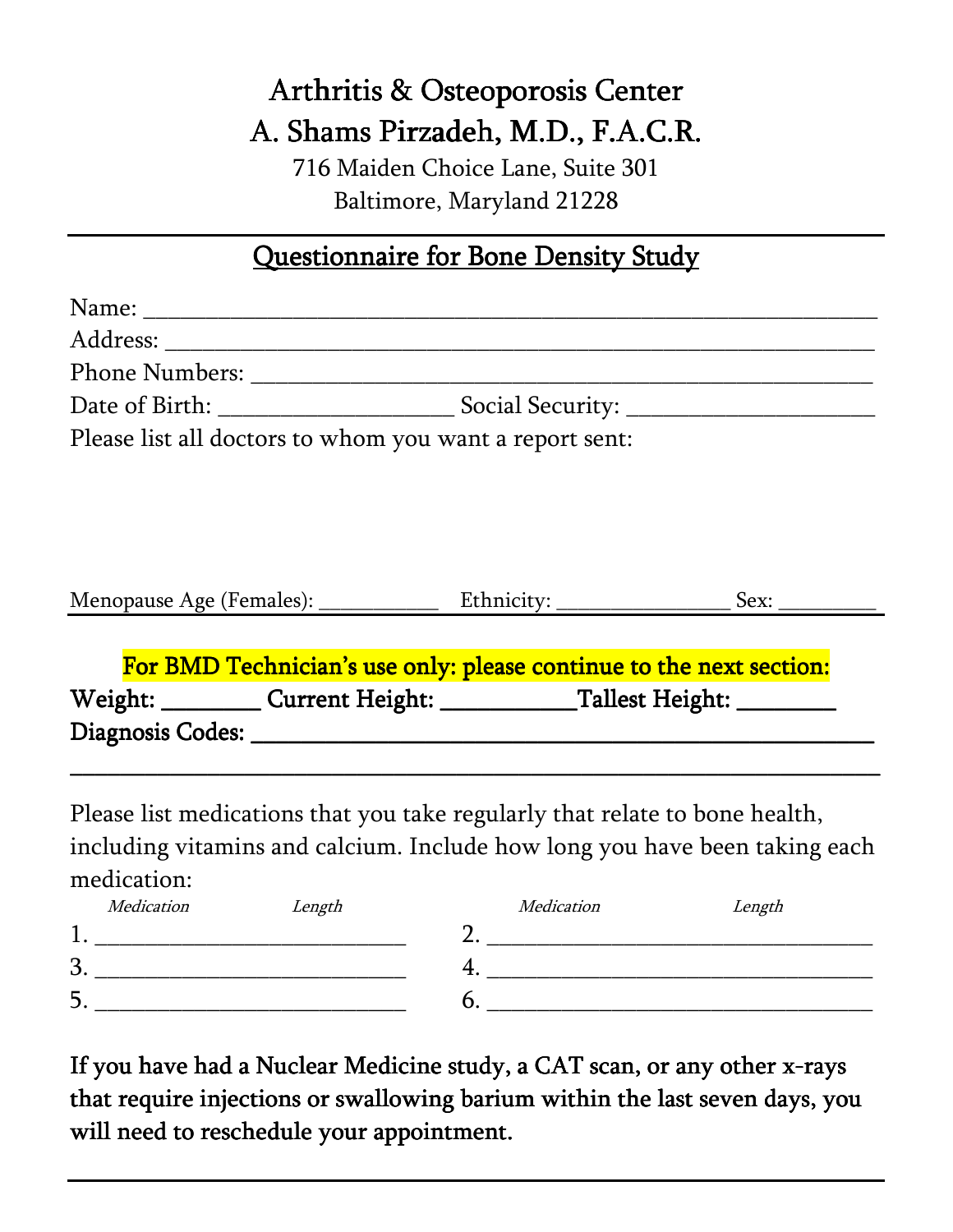## Bone Density Questionnaire

| Are you presently taking calcium tablets?                                                        | Yes | No |    |  |
|--------------------------------------------------------------------------------------------------|-----|----|----|--|
|                                                                                                  |     |    |    |  |
| How many per day? __________________ How long have you been taking them? ___________             |     |    |    |  |
| Do you have any metal, such as staples, pins or shrapnel in your body? Yes                       |     |    | No |  |
| Have you had a hip replacement?                                                                  | Yes | No |    |  |
| Have you fractured or injured any of your vertebrae? Yes<br>If you know which ones, please list: |     | No |    |  |
| Have you had any spinal fusions?<br>If yes: Which ones?                                          | Yes | No |    |  |

#### Please place a check mark next to any of the following statements that apply to you.

| I am more than one inch shorter than I used to be.                               |
|----------------------------------------------------------------------------------|
| I <b>am</b> a smoker. For how long?                                              |
| I was a smoker. For how long? ______________ When did you quit? ________________ |
| I have an overactive thyroid.                                                    |
| I have lactase deficiency (cannot digest lactose).                               |
| I have had an elevated blood calcium level.                                      |
| I have a curvature of the spine.                                                 |
| I have had a family member with breast cancer. Who? ____                         |
| I have had a family member with osteoporosis. Who? __                            |
| I drink more than 2 alcoholic drinks a day.                                      |
| I drink caffeinated beverages.                                                   |
| I regularly consume dairy products.                                              |
| I perform weight-bearing exercises regularly.                                    |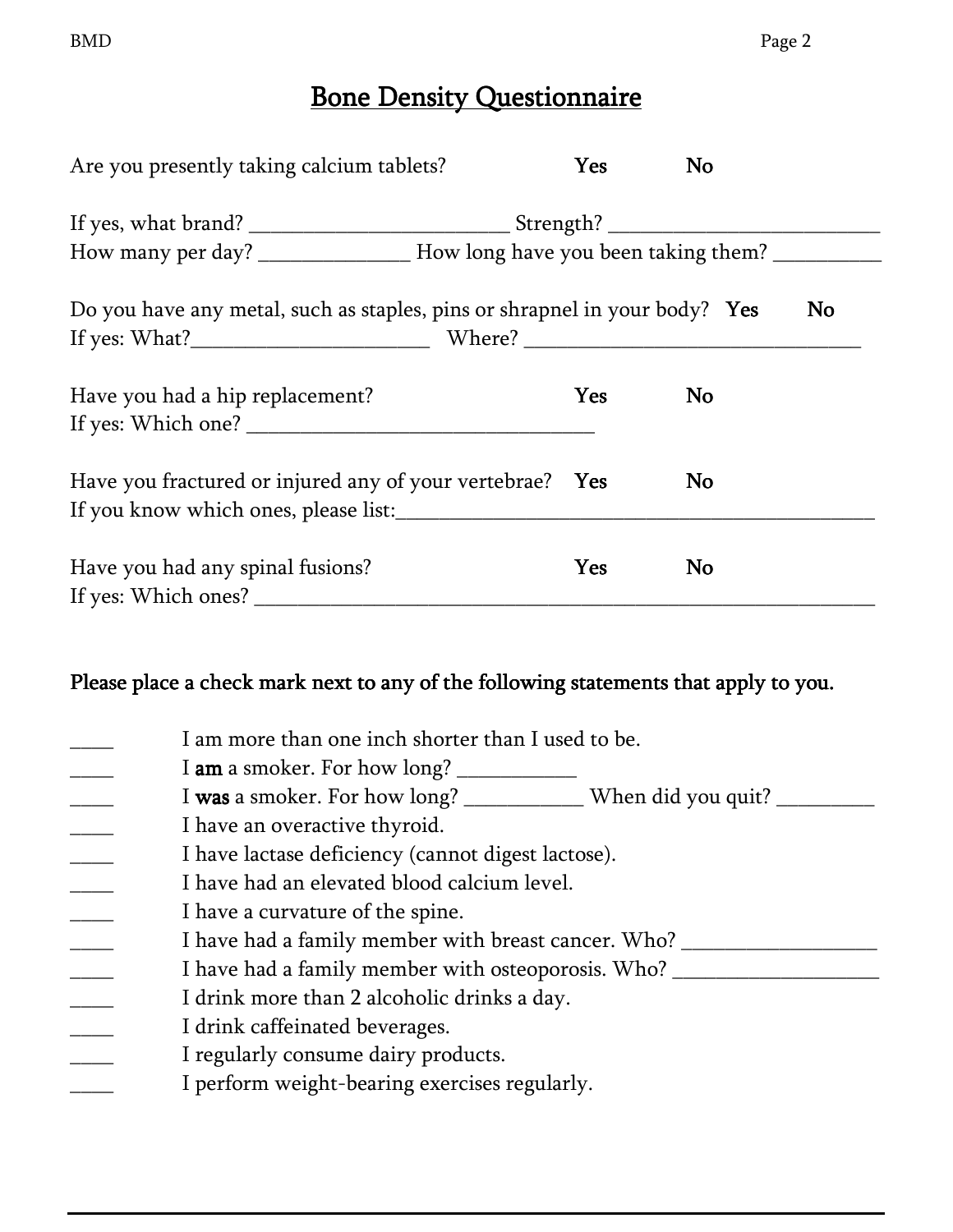## Have you ever taken any of the following medications?

| Fosamax                     | Yes        |           | No How long?                       | Taking Now? Yes No |  |
|-----------------------------|------------|-----------|------------------------------------|--------------------|--|
| Evista                      | <b>Yes</b> |           | No How long?                       | Taking Now? Yes No |  |
| <b>Boniva</b>               | Yes        | No        | How long?                          | Taking Now? Yes No |  |
| Forteo                      | <b>Yes</b> |           | No How long?                       | Taking Now? Yes No |  |
| Actonel                     | <b>Yes</b> |           | No How long?                       | Taking Now? Yes No |  |
| Estrogen                    | Yes        |           | No How long?                       | Taking Now? Yes No |  |
| Calcium                     | Yes        | <b>No</b> | How long?                          | Taking Now? Yes No |  |
| <b>Cortico Steroids Yes</b> |            | <b>No</b> | How long? $\overline{\phantom{a}}$ | Taking Now? Yes No |  |
| Miacalcin                   | Yes        | No.       | How long?                          | Taking Now? Yes No |  |
| Prednisone                  | Yes        |           | No How long?                       | Taking Now? Yes No |  |

Do you have any of the following medical conditions:

## **\_\_\_\_\_** Hyperthyroidism

## \_\_\_\_ Hysterectomy

- \_\_\_\_ Cancer
- \_\_\_\_ Hyperparathyroidism
- \_\_\_\_\_ Asthma/Emphysema
- \_\_\_\_ Anorexia/Bulimia
- \_\_\_\_ Rheumatoid Arthritis
- \_\_\_\_\_ Any seizure disorders

#### Inflammatory Bowel Disease

What was your maximum height, in inches? \_\_\_\_\_\_\_\_\_\_\_ (Female) At what age did your period start? \_\_\_\_\_\_\_\_\_\_\_ (Female) How many children have you had? \_\_\_\_\_\_\_\_\_\_